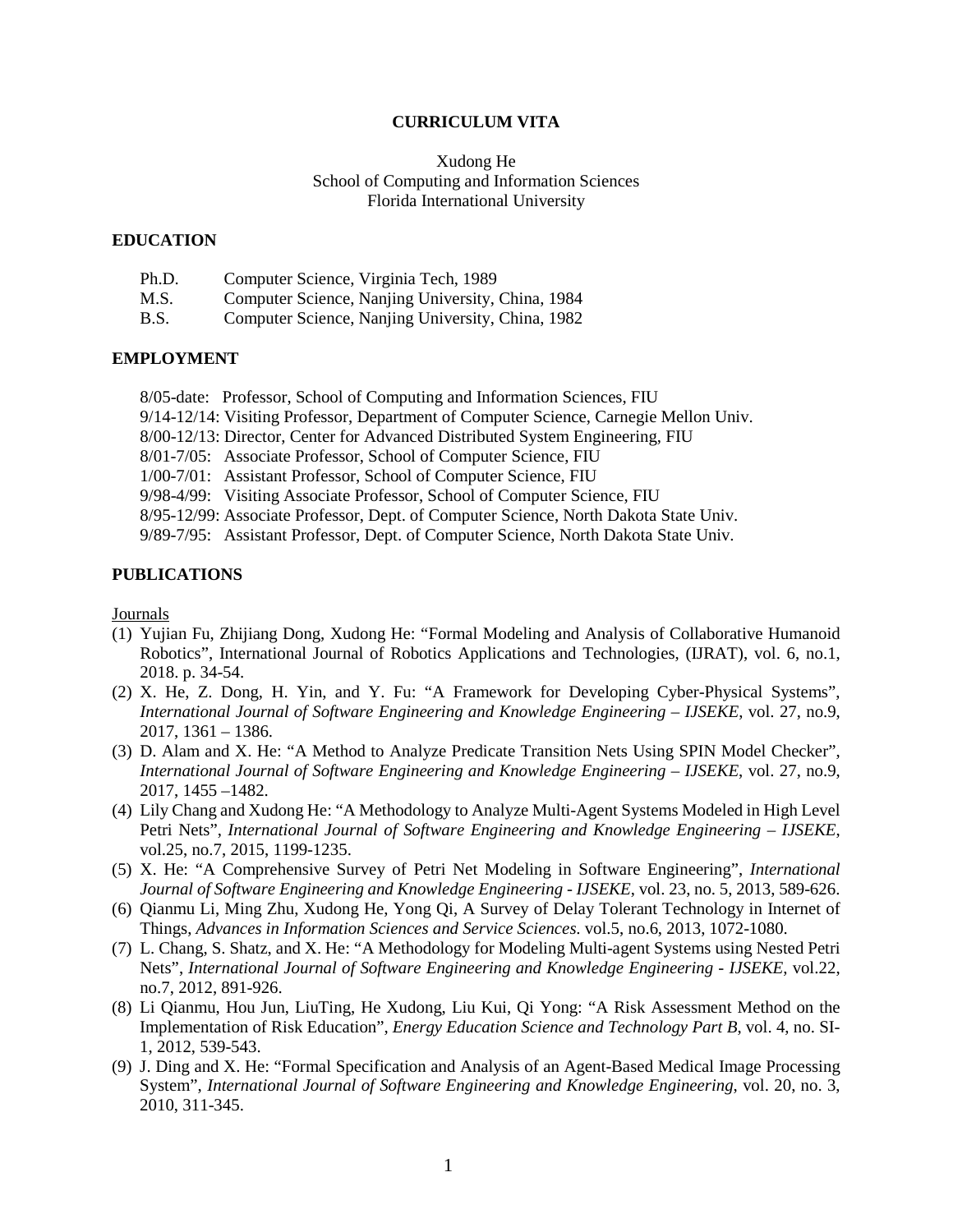- (10) J. Lian, S. Shatz, and X. He: "Flexible Coordinator Design for Modeling Resource Sharing in Multi-Agent Systems", *Journal of Systems and Software*, vol. 82, no.10, 2009, 1709-1729.
- (11) J. Ding, P. Clarke, G. Argote, and X. He: "A Methodology for Evaluating Test Adequacy Coverage Criteria of High Level Petri Nets", *Information and Software Technology*, vol.51, 2009, 1520-1533.
- (12) L. Chang, J. Ding, X. He, S. Shatz: "A Formal Approach for Modeling Software Agents Coordination", *Comm. of SIWN*, vol. 3, 2008, 58-64.
- (13) Y Fu, Z. Dong, and X. He: "A Translator of Software Architecture Design from SAM to Java". *International Journal of Software Engineering and Knowledge Engineering*, vol. 17, no.6, 2007, 709- 755.
- (14) J. Ding, P. Clarke, D. Xu, X. He, and Y. Deng: "A Formal Model-Based Approach for Developing An Interoperable Mobile Agent System", *The Multi-Agent and Grid Systems – An International Journal*, vol.2, no.4, 2006, 401-412.
- (15) J. Ding, D. Xu, Y. Deng, and X. He: "Modeling and Analyzing a Mobile Agent-based Clinic Information System", *International Journal of Intelligent Control Systems*, vol. 10, no. 2, June 2005, 143-151.
- (16) Y. Deng, J. Wang, X. He, and J. Tsai: "Constraint Propagation and Progressive Verification for Component-based Process Model", *International Journal of Software Engineering and Knowledge Engineering*, vol.14, no.5, 2004, 471-496.
- (17) X. He, H. Yu, T. Shi, J. Ding, and Y. Deng: "Formally Analyzing Software Architectural Specifications Using SAM", *Journal of Systems and Software*, vol.71, no.1-2, 2004, 11-29.
- (18) X. He, W. Chu, and H. Yang: "A New Approach to Verify Rule-Based Systems using Petri Nets", *Information and Software Technology*, vol.45, no.10, 2003, 663-670.
- (19) H. Zhu and X. He: "A Methodology for Testing High-Level Petri Nets", *Information and Software Technology*, vol.44, 2002, 473-489.
- (20) D. Xu, X. He, and Y. Deng: "Schedulability Analysis of Real-Time Systems Using Time Petri Nets", *IEEE Transaction on Software Engineering*, vol.28, no.10, 2002, 984-996.
- (21) X. He and Y. Deng: "A Framework for Developing and Analyzing Software Architecture Specifications in SAM", *The Computer Journal*, vol.45, no.1, 2002, 111-128.
- (22) X. He: "PZ Nets A Formal Method Integrating Petri Nets with Z", *Information and Software Technology* , vol.43, no.1, 2001, 1-18.
- (23) W. Chu, C. Lu, H. Yang, and X. He: "A Formal Approach for Component Retrieval and Integration Analysis", *Journal of Software Maintenance*, vol.12, no.6, 2000, 325-342.
- (24) X. He and Y. Deng: "Specifying Software Architectural Connectors in SAM", *International Journal of Software Engineering and Knowledge Engineering*, vol.10, no.4, 2000, 411-431.
- (25) W. Chu, C. Lu, C. Shiu and X. He: "Pattern Based Software Re-engineering: A Case Study", *Journal of Software Maintenance*, vol.12, no.2, 2000, 121-141.
- (26) X. He: "Translating Hierarchical Predicate Transition Nets into CC++ Programs", *Information and Software Technology*, vol.42, no.7, 2000, 475-488.
- (27) J. Wang, X. He, and Y. Deng,: "Introducing Architectural Specification and Analysis in SAM through An Example", *Information and Software Technology*, vol. 41, 1999, 451-467.
- (28) W. Yao, W. Perrizo and X. He: "An Improved Algorithm for Concurrency Control in Distributed Database Systems", *Information Sciences*, vol.103, no.1-4, 1997, 23-36.
- (29) W. Yao and X. He: "Mapping Petri Nets to Concurrent Programs in CC++", *Information and Software Technology*, vol.39, 1997, 485-495.
- (30) C. Kan and X. He: "A Method for Constructing Algebraic Petri Nets", *Journal of Systems and Software*, vol.35, 1996, 12-27.
- (31) C. Kan and X. He: "Deriving Algebraic Petri Nets Specifications from Structured Analysis A Case Study", *Information and Software Technology*, vol.37, no.8, 1995, 411-434.
- (32) C. Kan and X. He: "High Level Algebraic Petri Nets", *Information and Software Technology*, vol.37, no.1, 1995, 23-30.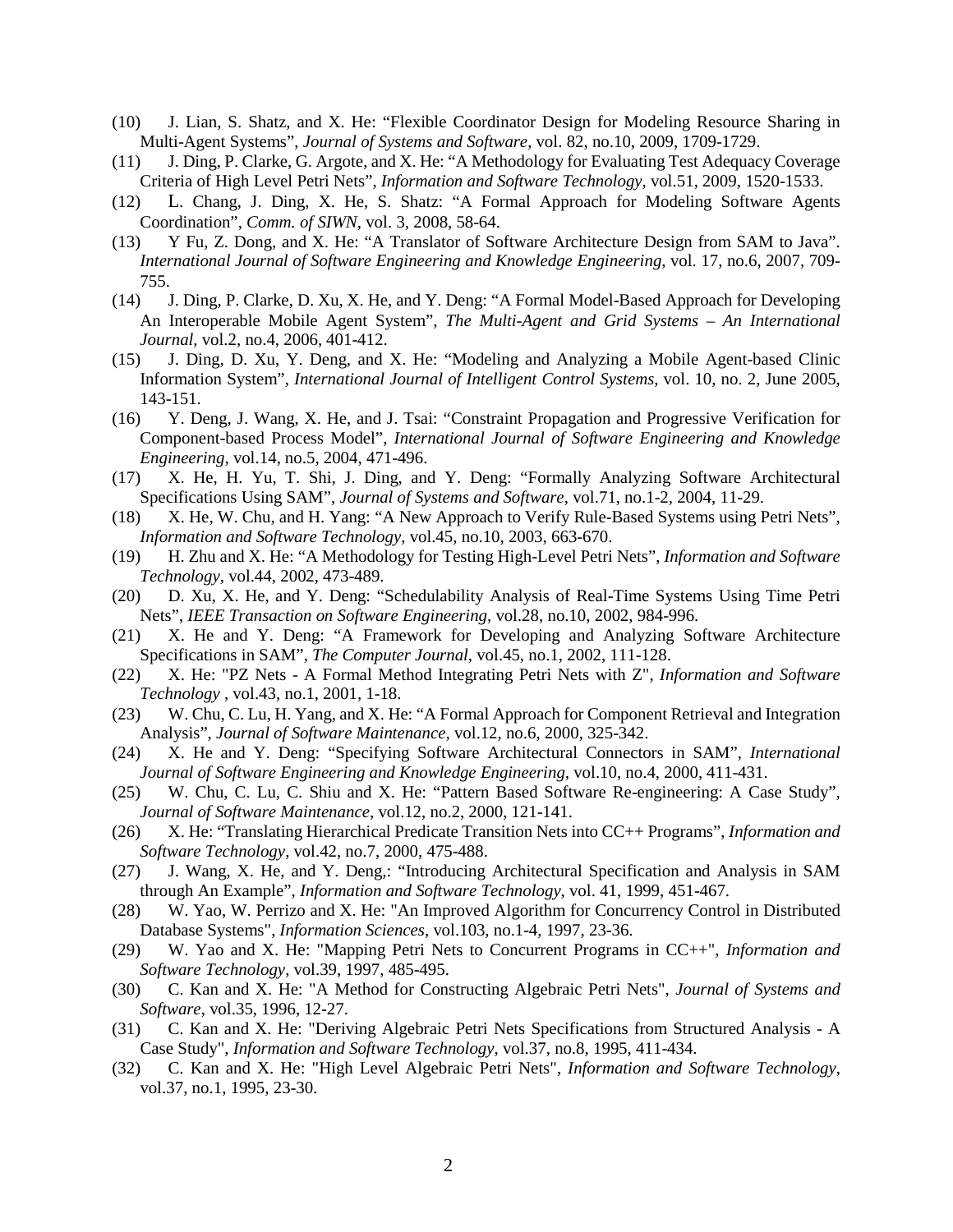- (33) X. He: "Temporal Predicate Transition Nets A New Formalism for Specifying and Verifying Concurrent Systems", *International Journal of Computer Mathematics*, vol.45, no.1/2, 1992, 171-184.
- (34) X. He and J.A.N. Lee: "A Methodology for Constructing Predicate Transition Net Specifications", *Software - Practice & Experience*, vol. 21, no.8, 1991, 845-875.
- (35) J.A.N. Lee and X. He: "A Methodology for Test Selection", *Journal of Systems and Software*, vol.13, no.3, 1990, 177-185.
- (36) X. He and J.A.N. Lee: "Integrating Predicate Transition Nets with First Order Temporal Logic in the Specification and Verification of Concurrent Systems", *Formal Aspects of Computing*, vol.2, no.3, 1990, 226-246.
- (37) X. He and J.A.N. Lee: "A Comparison of Formal Definitions of Ada Tasking", *ADATECH*  (French), no. 10, November-December, 1989, 34-55.
- (38) X. He and J. Xu: "The Design of the Static Denotational Semantics of XCY", *Journal of Computer Research and Development* (Chinese), no.7, 1985, 50-55.

#### Book & Book Chapters

- (39) Xudong He: "A Personal Journey in Petri Nets Research", "Carl Adam Petri His Ideas, Personality, and Impact: Personal Stories", (Wolfgang Reisig ed.), Springer Verlag, 2019 (in press).
- (40) Yujian Fu, Zhijiang Dong, Xudong He: "Architecture-Centered Integrated Verification", *Modern Software Engineering Concepts and Practices: Advanced Approaches*, IGI Global, 2011, 104-124.
- (41) Yujian Fu, Zhijiang Dong, Phil Bording, Xudong He: "Towards rewriting semantics of software architecture specification", *Petri Nets: Applications* (Editor: Pawel Pawlewski), INTEH, ISBN: 978- 953-307-047-6, Feb 2010.
- (42) Zhijiang Dong, Yujian Fu, Xudong He and Yue Fu: "Formalizing and Validating UML Architecture Description of Service-Oriented Applications", *Petri Net, Theory and Applications*, I-Tech Education and Publishing, Vienna, Austria, 2008, 497-524
- (43) T. Shi and X. He: "*Specification and Analysis of Software Architectures*", VDM Publishing, Germany, 2007
- (44) X. He, H. Yu, Y. Deng: "Formal Methods for Specifying and Analyzing Complex Software Systems", *Advances in Machine Learning Application in Software Engineering* (ed. Du Zhang and Jeffrey Tsai), Idea Group Publishing, 2007, Chapter 13, 319-345.
- (45) X. He: "Formalizing and Analyzing UML Use Case Diagrams using Hierarchical Predicate Transition Nets", *Software Evolution with UML and XML* (ed. Hongji Yang), The Idea Group Publishing, 2005, 151-179.
- (46) H. Zhu and X. He: "A Methodology for Component Integration Testing", *Testing Commercial-offthe-Shelf Components and Systems* (eds. Sami Beydeda and Volker Gruhn), Springer, 2005, 239-272.
- (47) X. He and T. Murata: "High-Level Petri Nets Extensions, Analysis, and Applications", *Electrical Engineering Handbook* (ed. Wai-Kai Chen), Elsevier Academic Press, 2005, 459-476.
- (48) X. He and Y. Ding: "Object Orientation in Hierarchical Predicate Transition Nets", *Lecture Notes in Computer Science*, vol.2001, 2001, 196-215.

#### Refereed International Conference Proceedings

- (49) Xudong He, Zhijiang Dong, Yujian Fu: "A Systematic Approach for Developing Cyber Physical Systems", Proc. of the 30th International Conference on Software Engineering & Knowledge Engineering (SEKE'18), Redwood, CA, 2018, 456-455.
- (50) Dewan Mohammad Moksedul Alam, Xudong He, William C. Chu: "Modeling and Analyzing Hybrid Systems Using Hybrid Predicate Transition Nets", Proc. of the 30th International Conference on Software Engineering & Knowledge Engineering (SEKE'18), Redwood, CA, 2018, 397-396.
- (51) Xudong He: "Modeling and Analyzing Cyber Physical Systems Using High Level Petri Nets". *Proc. of The 2018 IEEE International Conference on Software Quality, Reliability & Security* (QRS'18), QRS Companion, Lisbon, Portugal, 2018, 469-476.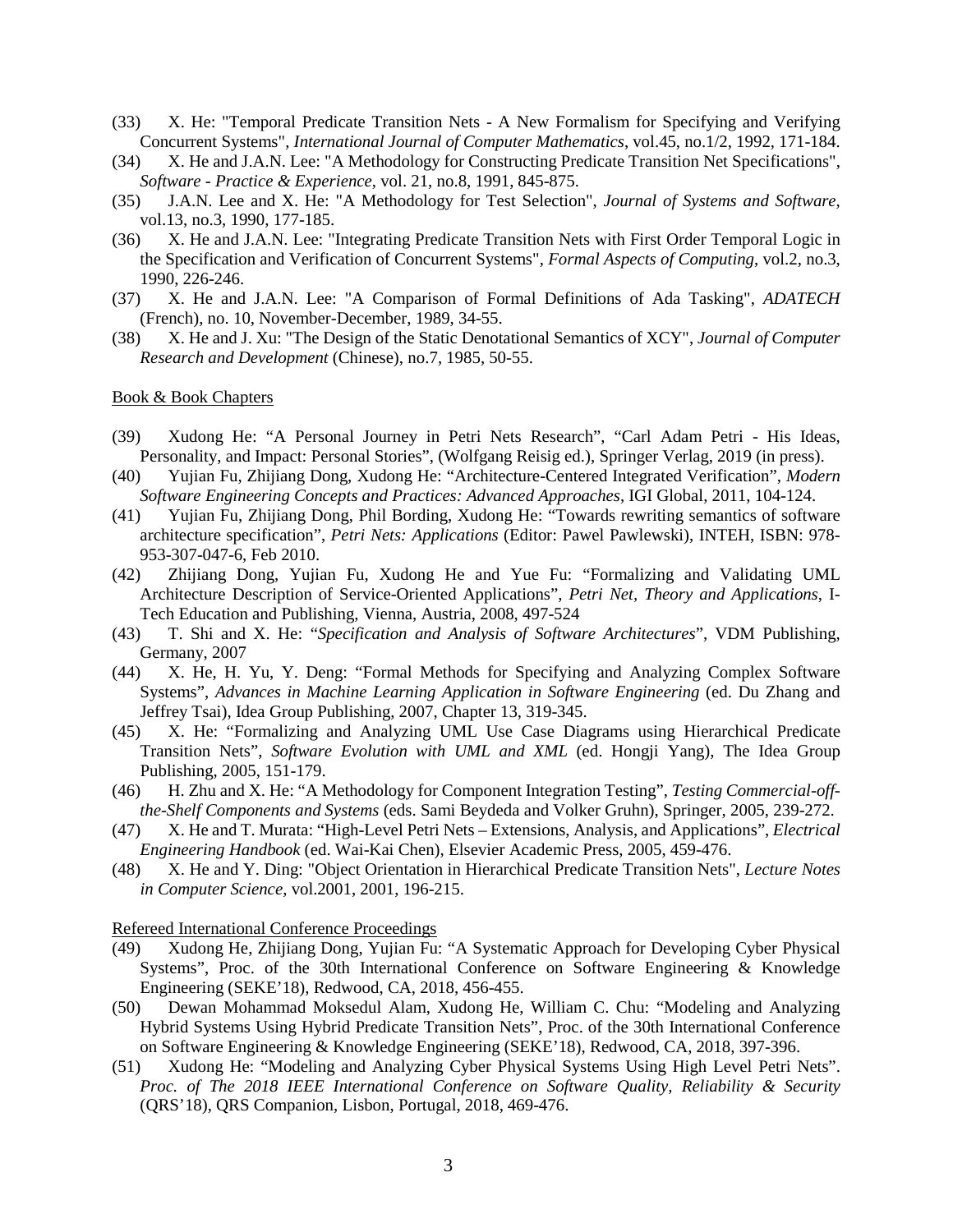- (52) Zhuo Sun, Reng Zeng, Xudong He: "A Method for Predicting Two-Variable Atomicity Violations", *Proc. of The 2018 IEEE International Conference on Software Quality, Reliability & Security* (QRS'18), Lisbon, Portugal, 2018, 103-110.
- (53) X. He: "Modeling and Analyzing the Android Permission Framework using High Level Petri Nets", *Proc. of The 2017 IEEE International Conference on Software Quality, Reliability & Security* (QRS'17), Prague, July 25 – 29, Czech Republic.
- (54) X. He, Z. Dong, H. Yin, and Y. Fu: "A Framework for Developing Cyber Physical Systems", *Proc. of the 29th International Conference on Software Engineering & Knowledge Engineering* (SEKE'17), July 5 - July 7, 2017, Pittsburgh, USA (Best Paper Award).
- (55) D. Alam, and X. He: "A Method to Analyze High Level Petri Nets using SPIN Model Checker", *Proc. of the 29th International Conference on Software Engineering & Knowledge Engineering* (SEKE'17), July 5 - July 7, 2017, Pittsburgh, USA.
- (56) Xudong He and Yujian Fu: "Modeling and Analyzing Security Patterns using High Level Petri Nets", Proc. of the 28th International Conference on Software Engineering and Knowledge Engineering (SEKE16), Redwood, CA, July 1 – 3, 2016.
- (57) Xudong He, Reng Zeng, Su Liu, Zhuo Sun, and Kyungmin Bae: "A Term Rewriting Approach to Analyze High Level Petri Nets", *Proc. of the 10th Theoretical Aspects of Software Engineering Conference* (*TASE* 16), Shanghai, China, July 17 – 19, 2016.
- (58) Jose Pereyra, Ali Mostafavi, and Xudong He: "Multi-Agent Framework for Complex Adaptive Modeling of Interdependent Critical Infrastructure Systems", *Proc. of the 2016 Construction Research Congress* (*CRC* 16), San Juan, Puerto Rico, May 31 – June 2, 2016.
- (59) Fangxiong Xiao, Huaqing Min, Xu Bo, and Xudong He: "A Formal Modeling Method for Cost-Aware Service Composition", *Proc. of the 25th International Conference on Software Engineering and Data Engineering* (*SEDE* 15), San Diego, CA, Oct. 12 – 14, 2015.
- (60) Su Liu and Xudong He: "PIPE+Verifier A Tool for Analyzing High Level Petri Nets", *Proc. of the 27th International Conference on Software Engineering and Knowledge Engineering* (*SEKE*15), Pittsburgh, July  $6 - 8$ , 2015.
- (61) Reng Zeng, Zhuo Sun, Su Liu, and Xudong He: "A Method for Improving the Precision and Coverage of Atomicity Violation Predictions", *Proc. of 21st International Conference on Tools and Algorithms for the Construction and Analysis of Systems* (*TACAS* 15), LNCS vol. 9035, London, UK, April 11 – 18, 2015, 116 – 130.
- (62) K. Morris, P. Clarke, X. He, F. Costa, and M. Allison: "A Method for Validating Intent Model Behavior in DSVMs", *Proc. of the 16th IEEE International Symposium on High Assurance Systems Engineering* (*HASE* 15), Daytona Beach, Florida, USA, January 8 – 10, 2015, 247 – 254.
- (63) M. Allison, P. Clarke, and X. He: "A Generic Model of Execution for Synthesizing Interpreted Domain-Specific Models", *Proc. of the 2015 International Conference on Soft Computing and Software Engineering* (*SCSE* 15), *Procedia Computer Science*, vol. 62, Berkeley, CA, March 3 – 4, 2015, 495 – 504.
- (64) Su Liu, Reng Zeng, Zhuo Sun, and Xudong He: "Bounded Model Checking High Level Petri Nets in PIPE+Verifier", *Proc. of International Conference on Formal Engineering Methods* (*ICFEM* 14), LNCS vol. 8829, Luxembourg, Nov. 1 – 5, 2014, 348–363.
- (65) Reng Zeng, Zhuo Sun, Su Liu, and Xudong He: "McPatom: A Predictive Analysis Tool for Atomicity Violation using Model Checking", *Proc. of 19th International SPIN Workshop on Model Checking of Software* (*SPIN* 12), Oxford, UK, 23-24 July 2012, 191-207.
- (66) Su Liu, Reng Zeng, Zhuo Sun, and Xudong He: "SAMAT A Tool for Software Architecture Modeling and Analysis", *Proc. of the 24th International Conference on Software Engineering and Knowledge Engineering*, San Francisco, CA, July, 2012, 352-358.
- (67) Su Liu, Reng Zeng, Xudong He: "PIPE+ A Modeling Tool for High Level Petri Nets", *Proc. of International Conference on Software Engineering and Knowledge Engineering* (SEKE11), Miami, July 2011, 115 - 121.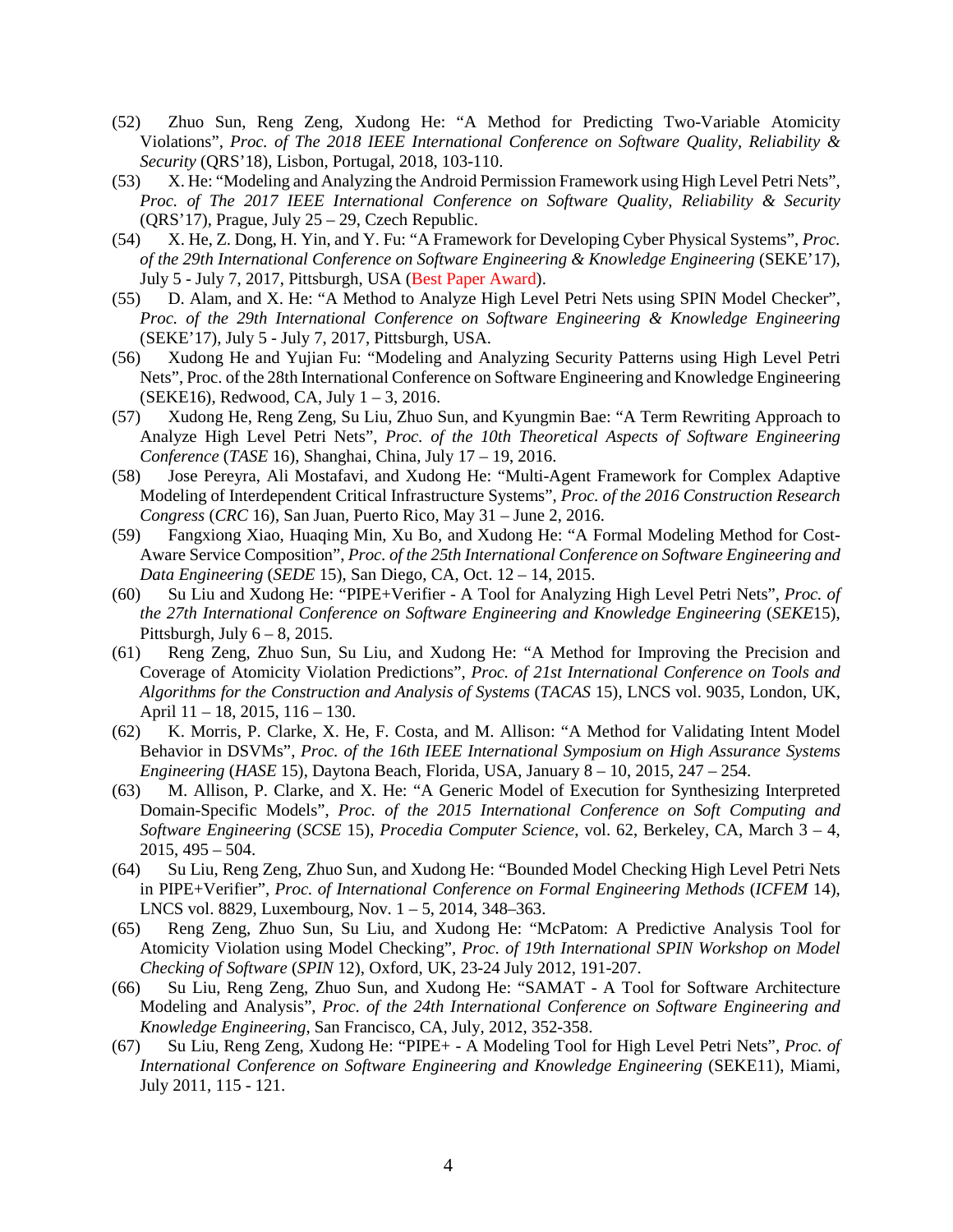- (68) Reng Zeng, Yu Huang, Su Liu, Peter J. Clarke, Xudong He, Gwendolyn W. van der Linden, Jon L. Ebert: "SC-xScript: An Embedded Script Language for Scientific Computation in Embedded Systems", *Proc. of International Conference on Software Engineering and Knowledge Engineering* (SEKE11), Miami, July 2011, 308 - 314.
- (69) Reng Zeng, Xudong He, Wil Aalst: "A Method to Mine Workflows from Provenance for Assisting Scientific Workflow Composition", *Proc. of IEEE 2011 Fifth International Workshop on Scientific Workflows* (SWF 2011), Washington, D.C., July 2011, 169-175.
- (70) Reng Zeng, Xudong He, Jiafei Li, Zheng Liu, W.M.P. van der Aalst: "A Method to Build and Analyze Scientific Workflows from Provenance through Process Mining", *Proc. of 3rd USENIX Workshop on the Theory and Practice of Provenance* (TaPP 2011), Heraklion, Crete, Greece, June 21- 22, 2011.
- (71) Lily Chang and Xudong He: "A Model Transformation Approach for Verifying Multi-Agent Systems using SPIN", *Proc. of 26th ACM Symposium on Applied Computing*, Taichung, Taiwan, March, 2011, 37-42.
- (72) R. Zeng and X. He: "Analyzing a Formal Specification of Mondex using Model Checking", *Proc. of International Colloquium on Theoretical Aspects of Computing***,** September 1-3, 2010**,** Natal, Rio Grande do Norte, Brazil, 214-229.
- (73) L. Chang and X. He: "A Multi-Agent Model for a Business Continuity Information Network", *Proc. of the International Conference on Software Engineering and Knowledge Engineering (SEKE10),* San Francisco, July, 2010, 657-663.
- (74) L. Chang and X. He: "Towards Adaptable BDI Agent: a Formal Aspect-Oriented Modeling Approach", *Proc. of the International Conference on Software Engineering and Knowledge Engineering* (*SEKE09*), Boston, July, 2009, 189-193.
- (75) L. Chang and X. He: "Specifying Agent Knowledge using Predicate Transition Nets", *Proc. of Workshop on Petri Nets and Distributed Systems* (*PNDS09*), Paris, France, June, 2009.
- (76) Y. Fu, Z. Dong, J. Ding, X. He, V. Atluri, and S. Liu: "Modular Verification of Software Architecture Model", *The 2009 International Conference on Software Engineering Research and Practice*, Las Vegas, July, 2009, 17-23.
- (77) R. Zeng, J. Liu, and X. He: "A Formal Specification of Mondex Using SAM", *Proc. of Service Oriented System Engineering*, Taiwan, Dec. 2008, 97-102.
- (78) Y. Fu, Z. Dong, J. Ding, and X. He: "Mapping Software Architecture Specification to Rewriting Logic", *Proc. of the 8th International Conference on Software Quality* (*QSIC'08*), Oxford, U.K., Aug., 2008, 376-381.
- (79) X. He: "A Formal Framework for Software System Modeling, Analysis and Realization". *Proc. of [Software Engineering Research and Practice 2008](http://www.informatik.uni-trier.de/%7Eley/db/conf/serp/serp2008.html#He08)*, Las Vegas, July, 2008, 627-633. (Invited Keynote).
- (80) L. Chang, X. He, J. Lian, and S. Shatz: "Applying a Nested Petri Net Modeling Paradigm to Coordination of Sensor Networks with Mobile Agents", *Proc. of Workshop on Petri Nets and Distributed Systems* (*PNDS08*), Xian, China, June, 2008, 132-145
- (81) G. Argote, P. Clarke, X. He, Y. Fu, and L. Shi: "A Formal Approach for Translating a SAM Architecture to PROMELA", *Proc. of the International Conference on Software Engineering and Knowledge Engineering* (*SEKE08*), San Francisco, July, 2008, 440-447.
- (82) J. Ding, G. Argote, P. Clarke, and X. He: "Evaluating Test Adequacy Coverage of High Level Petri Nets Using Spin", *Proc. of the 3rd Workshop on Automation of Software Testing*, Leipzig, Germany, 11 May 2008, 71-78.
- (83) J. Ding, L. Mo, and X. He: "An Approach for Specification Construction Using Property Preserving Refinement Patterns", *Proc. of the 23rd ACM Symposium on Applied Computing*, Fortaleza, Ceará, Brazil, March 16 – 20, 2008, 797-803.
- (84) Y. Fu, Z. Dong, G. Argote, L. Shi, and X. He: "An Approach to Validating Translation Correctness from SAM to Java", *Proc. of the International Conference on Software Engineering and Knowledge Engineering* (SEKE07), Boston, July, 2007, 45-51.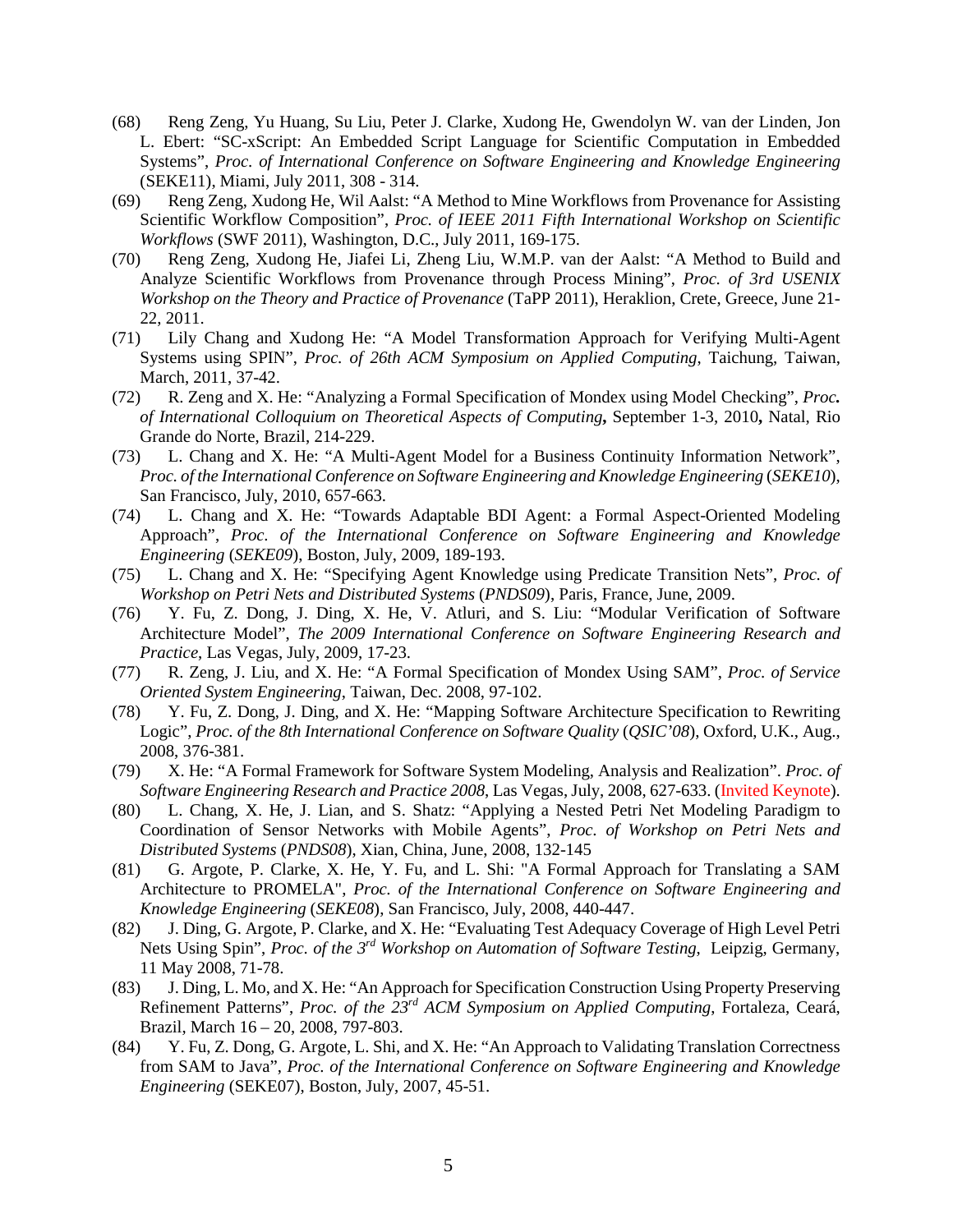- (85) A. Lian, S. Shatz, and X. He: "Component Based Multi-Agent System Modeling and Analysis: A Case Study", *Proc. of the 2007 International Conference on Software Engineering Research and Practice* (SERP'07), Las Vegas, June 25-28, 2007, 183-189.
- (86) D. Xu and X. He: "Generation of Test Requirements from Aspectual Use Cases", *Proc. of the 3rd Workshop on Testing of Aspect-Oriented Programs (WTAOP07)*, March 12-13, 2007 Vancouver, British Columbia, Canada, 17-22.
- (87) Y. Fu, Z. Dong, and X. He: "A Method for Realizing Software Architecture Design", *Proc. of the 6th International Conference on Software Quality* (*QSIC'06*),Beijing, China., Oct., 2006, 57-64.
- (88) Y. Fu, Z. Dong, and X. He: "Modeling, Validating and Automating Composition of Web Services", *Proc. of the 6th International Conference on Web Engineering*, Palo Alto, California, U.S.A., July, 2006, 217-224 (Best Paper Finalist).
- (89) Y. Fu, Z. Dong, and X. He: "Formalizing and Validating UML Architecture Description of Web Systems", *Proc. of Second International Workshop on Model Driven Web Engineering* (MDWE'06), Palo Alto, California, U.S.A., July, 2006.
- (90) Y. Huang, and X. He: "A Method for Modeling Object-Oriented Systems with PZ Nets", *Proc. of the International Conference on Software Engineering and Knowledge Engineering* (SEKE06), San Francisco, 2006, 456-462.
- (91) H. Yu, D. Liu, Z. Shao, and X. He: "Modeling Complex Software Systems using As Aspectoriented Extension of Object-Z", *Proc. of the International Conference on Software Engineering and Knowledge Engineering* (SEKE06), San Francisco, 2006, 11-16.
- (92) W. Sun, T. Shi, G. Argote, Y. Deng, and X. He: "Achieving Better System Design through Formal Modeling and Analysis", *Proc. of the International Conference on Software Engineering and Knowledge Engineering* (SEKE06), San Francisco, 2006, 463-468.
- (93) Z. Dong, Y. Fu, and X. He: "A Framework for Component-Based System Modeling", *Proc. of the International Conference on Software Engineering and Knowledge Engineering* (SEKE06), San Francisco, 2006, 290-295.
- (94) Y. Fu, Z. Dong, and X. He: "An Approach to Web Services oriented Modeling and Validation", *Proc. of International Workshop on Service-Oriented Software Engineering*, Shanghai, China, May, 2006.
- (95) Z. Dong, Y. Fu, and X. He: "UML Consistency Checking through Transformation based Petri Net Framework", *Proc. of Workshop on Consistency in Model Driven Engineering*, Germany, Nov. 2005.
- (96) Z. Dong, Y. Fu, Yue Fu, and X. He: "Automated Runtime Validation of Software Architecture Design", *Proc. of the Second International Conference on Distributed Computing and Internet Technology*, 2005, Bhubaneswar, India, December 22-24, 2005, 446-457.
- (97) Y. Fu, Z. Dong, and X. He: "An Approach to Validation of Software Architecture", *Proc. of the 12th Asia-Pacific Software Engineering Conference*, Taiwan, Dec. 2005, 375-384.
- (98) J. Ding, Z. Dai, J. Wang, and X. He: "Formally Modeling and Analyzing a Secure Mobile Agent Finder", *Proc. of the IEEE Conference on System, Man, and Cybernetics*, Hawaii, 2005, 47-52.
- (99) Z. Dong, Y. Fu, and X. He: "An Integrated Run-Time Monitoring Framework for Software Architecture Verification", *Proc. of the 9<sup>th</sup> IASTED International Conference on Software Engineering and Applications*, Phoenix, Nov. 2005.
- (100) H. Yu, D. Liu, L. Yang, X. He : "Formal Aspect-oriented Modeling and Analysis by AspectZ", *Proc. of the International Conference on Software Engineering and Knowledge Engineering*, Taipei, Taiwan, 2005, 175-180.
- (101) Y. Fu, Z. Dong, and X. He: "A Methodology of Automated Realization of A Software Architecture Design", *Proc. of the International Conference on Software Engineering and Knowledge Engineering*, Taipei, Taiwan, 2005, 412-417.
- (102) J. Ding, D. Xu, Y. Deng, P. Clarke, X. He: "Design of an Interoperable Mobile Agent System based on predicate Transition Net Model", *Proc. of the International Conference on Software Engineering and Knowledge Engineering*, Taipei, Taiwan, 2005, 560-565.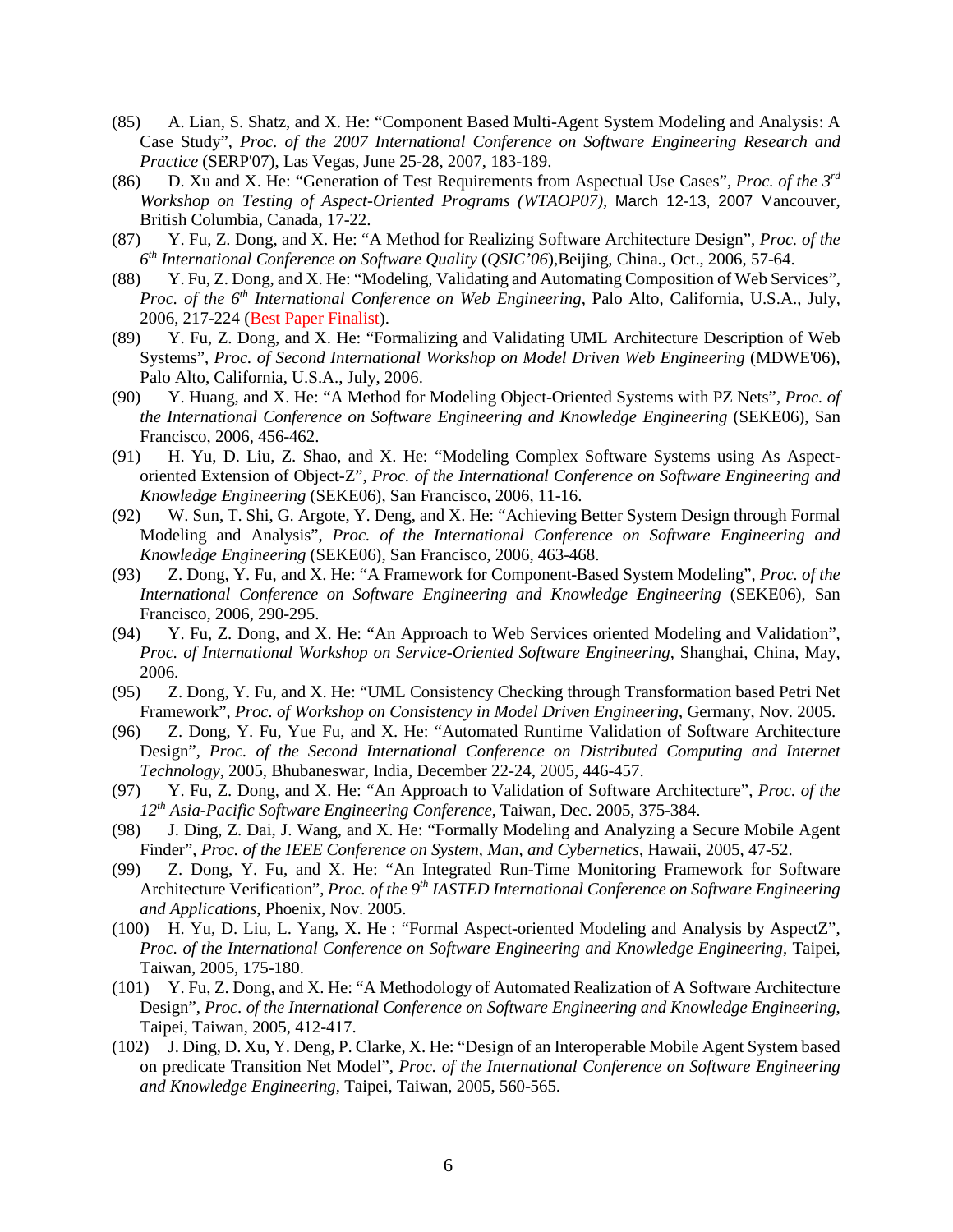- (103) H. Yu, D. Liu, X. He, L. Yang, and S. Gao: "Secure Software Architecture Design by Aspect-Orientation", *Proc. of the 10<sup>th</sup> IEEE Conference on Engineering Complex Computer Syetsms*, Shanghai, China, 2005, 47-55.
- (104) X. He: "A Framework for Ensuring System Dependability from Design to Implementation", *Proc. of the 3rd International Workshop on Modeling, Simulation, Verification and Validation of Enterprise Information Systems*, Miami, 2005, 3-12. (Invited Keynote).
- (105) Z. Dai, X. He, J. Ding, and S. Gao: "Modeling and Analyzing Security Protocols in SAM: A Case Study", *Proc. of IASTED International Conference on Software Engineering and Applications* (*SEA 2004*), Cambridge, MA, 2004, 115-121.
- (106) S. Gao, Y. Deng, H. Yu, X. He, K. Beznosov, K. Cooper: "Applying Aspect-Orientation in Designing Security Systems - A Case Study", *Proc. of International Conference on Software Engineering and Knowledge Engineering 2004*, Banff, Canada, 2004, 360-365.
- (107) H. Yu, X. He, Y. Deng, L. Mo: "Integrating Security Administration into Software Architecture Design", *Proc. of International Conference on Software Engineering and Knowledge Engineering 2004*, Banff, Canada, 2004, 416-420.
- (108) H. Yu, X. He, Y. Deng, L. Mo: "A Formal Approach to Design Secure Software Architectures", *Proc. of IEEE High Assurance Systems Engineering Conference*, Tampa, FL, 2004, 289-290.
- (109) H. Reza and X. He: "An Integrated Method to Software Architecture", *Proc. of SEKE 2003*, CA, 2003, 398-405.
- (110) Z. Dong, Y. Fu, and X. He: "Deriving Hierarchical Predicate/Transition Nets from Statechart Diagrams – A Case Study", *Proc. of SEKE 2003*, California, 2003, 150-157.
- (111) H. Yu, X. He, S. Gao, and Y. Deng: "Formal Software Architecture Design of Secure Distributed Systems", *Proc. of SEKE 2003*, California, 2003, 450-457.
- (112) H. Reza and X. He: "Pattern-Based Software Architecture: A Case Study", *Proc. of the IEEE International Conference on Information Technology: Coding and Computing*, Las Vegas, 2003, 592- 597.
- (113) T. Shi and X. He: "Dependeability Analysis using SAM", *Proc. of the ICSE Workshop on Software Architectures for Dependable Systems*, May 3, Portland, Oregon, USA, 2003, 37-42.
- (114) T. Shi and X. He: "A Methodology for Dependability and Performability Analysis In SAM", *Proc. of The International Conference on Dependable Systems and Networks*, San Francisco, CA, June 2003, 679-688.
- (115) H. Yu, X. He, , S. Gao and Y. Deng: "Modeling and Analyzing SMIL Documents in SAM", *Proc. of MSE2002*, Newport Beach, California, Dec. 2002, 132-139.
- (116) H. Yu, X. He, Y. Deng, and L. Mo: "Formal Analysis of Real-Time Systems with SAM", *Proc. of the 4th International Conference on Formal Engineering Methods*, *Lecture Notes in Computer Science*, vol.2495, October, Shanghai, China, 2002, 275-286.
- (117) H. Yu, X. He, Y. Deng, and L. Mo: "A Formal Method for Analyzing Software Architecture Models in SAM", *Proc. of COMPSAC2002*, Oxford, U.K., 2002, 645-652.
- (118) X. He, J. Ding, and Y. Deng: "Analyzing SAM Architectural Specifications Using Model Checking", *Proc. of SEKE2002*, Italy, 2002, 271-274.
- (119) H. Reza and X. He: "Petri Net Patterns: Elements of Reusable Petri Net Specifications", *Proc. of the 2002 International Conference on Software Engineering Research and Practice*, Las Vegas, July, 2002, 173-179.
- (120) T. Shi and X. He: "Modeling and Analyzing the Software Architecture of A Communication Protocol Using SAM", *Software Architecture- System Design, Development and Maintenance* (eds. J. Bosch, M. Gentleman, C. Hofmeister, and J. Kuusela), Kluwer Academic Publishers, 2002, 63-78.
- (121) Z. Dong and X. He: "Integrating UML Statechart and Collaboration Diagrams Using Hierarchical Predicate Transition Nets", *Lecture Notes in Informatics*, vol. P-7, 2001, 99-112.
- (122) X. Liu, Y. Deng, and X. He: "Development of A Distributed Time Petri Net Simulator in the SAM Framework", *Proc. of the Symp. On Performance Evaluation of Computer and Telecommunication Systems*, Orlando, 2001, 223-230.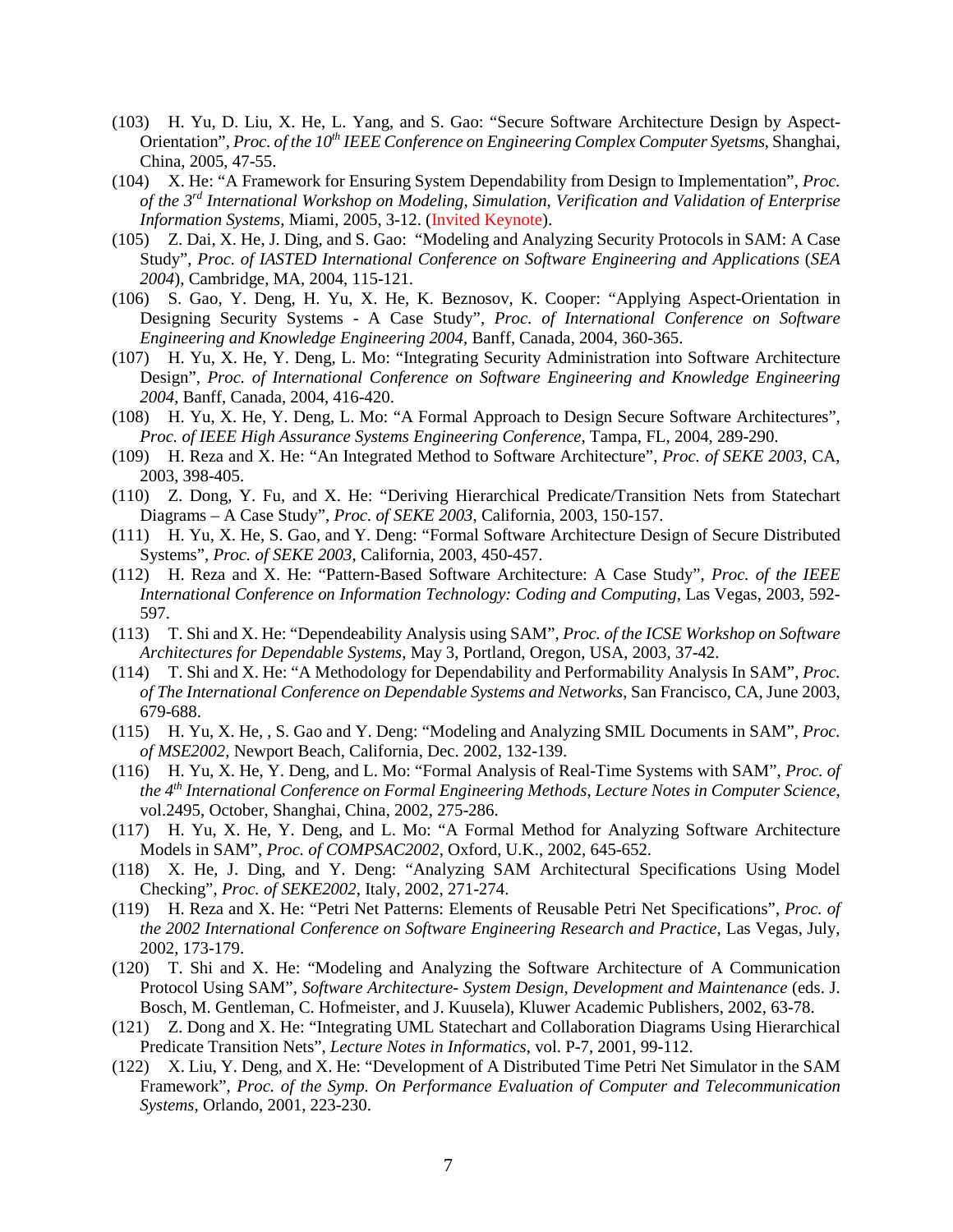- (123) H. Zhu and X. He: "An Observation Theory of Integration Testing for Component-Based Software Development", *Proc. of the 25th International Computer Software and Application Conference* (*COMPSAC*'2001), Chicago, 2001, 363-370.
- (124) H. Zhu and X. He: "Constructions of Behavior Observation Schemes in Software Testing*", Proc. Of the 5th High Assurance Computer Systems* (*HASE2000*), New Mexico, Nov. 2000, 7-16.
- (125) X. He: "Formalizing Class Diagrams Using Hierarchical Predicate Transition Nets", *Proc. of the 24th International Computer Software and Application Conference* (*COMPSAC*'2000), Taiwan, Oct., 2000, 217-222.
- (126) S. Lewandowski and X. He: "Automating the Generation of Code for A Hierarchical Predicate Transition Net Based Design", *Proc. of the 12th International Conference on Software Engineering and Knowledge Engineering*, Chicago, July, 2000, 15-22.
- (127) H. Zhu and X. He: "A Theory of Testing High-Level Petri Nets", *Proc. of the IFIP 16th World Computer Congress*, Beijing, China, August, 2000, 443-450.
- (128) X. He: "Formalizing Use Case Diagrams in Hierarchical Predicate Transition Nets", *Proc. of* the *IFIP 16th World Computer Congress*, Beijing, China, August, 2000, 484-491.
- (129) W. Chu, C. Lu, C. Shiu and X. He: "Pattern Based Software Re-engineering: A Case Study*", Proc. of the Asia Pacific Software Engineering Conference* (*APSEC*'99), 1999, 300-308.
- (130) S. Zhou, H. Yang, P. Luker, W. Chu, and X.He: "A Useful Approach to Developing Reverse Engineering Metrics", *Proc. of the 23rd International Computer Software and Application Conference* (*COMPSAC*'99), Pheonix, 1999, 320-321.
- (131) W. Chu, J.Shiu, C. Lu, and X. He: "A Semi-Formal Approach to Assist Software Design with Reuse", *Proc. of International Conference on Software Maintenance* (*ICSM*'99), Oxford, England, 1999, 256-264.
- (132) X. He, F. Zeng, and Y. Deng: "Specifying Software Architectural Connectors in SAM*", Proc. of 11th International Conf. on Software Engineering and Knowledge Engineering* (*SEKE*'99), Kaiserlautern, Germany, 1999, 144-151 (Best Paper Award).
- (133) X. He, W. Chu, H. Yang, and S. Yang: "A Reachability Graph Technique for Verifying Rule Based Systems", *Proc. of the 23rd International Computer Software and Application Conference*  (*COMPSAC*'99), Pheonix, Arizona, 1999, 462-467.
- (134) J. Wang, Y. Deng, and X. He: "A Formal Architectural Specification Model for Real-Time Systems", *Proc. of the IASTED Conference on Software Engineering* , Las Vegas, 1998, 11-14.
- (135) S. Lewandowski and X. He: "A Java Framework for Implementing Hierarchical Predicate Transition Nets", *Proc. of the 10<sup>th</sup> International Conference on Software Engineering and Knowledge Engineering* (*SEKE*'98), San Francisco, 1998, 261-268.
- (136) X. He: "Transformations on Hierarchical Predicate Transition Nets: Abstractions and Refinements", *Proc. of the 22nd International Computer Software and Application Conference* (*COMPSAC*'98), Vienna, Austria, 1998, 164-169.
- (137) X. He and W. Yao: "From Hierarchical Predicate Transition Nets to CC++ Program Skeletons Translation Architecture and Rules", *Proc. of the 21th Annual International Compouter Software and Applications Conference (COMPSAC'97)*, Washington, D.C., 1997, 64-69.
- (138) X. He and Y. Ding: "Object-Oriented Specification using Hierarchical Predicate Transition Nets", *Proc. of 2nd International Workshop on Object-Oriented Programming and Models of Concurrency* (*OOMC*'96), Osaka, Japan, 1996, 72-79.
- (139) W. Yao and X. He: "Mapping Petri Nets to Parallel Programs in CC++", *Proc. of the 20th Annual International Compouter Software and Applications Conference (COMPSAC'96)*, Seoul, Korea, 1996, 70-75.
- (140) X. He: "A Formal Definition of Hierarchical Predicate Transition Nets", *Proc. of the 17th International Conference on Application and Theory of Petri Nets (ICATPN'96)*, *Lecture Notes in Computer Science*, vol. 1091, Osaka, Japan, 1996, 212-229.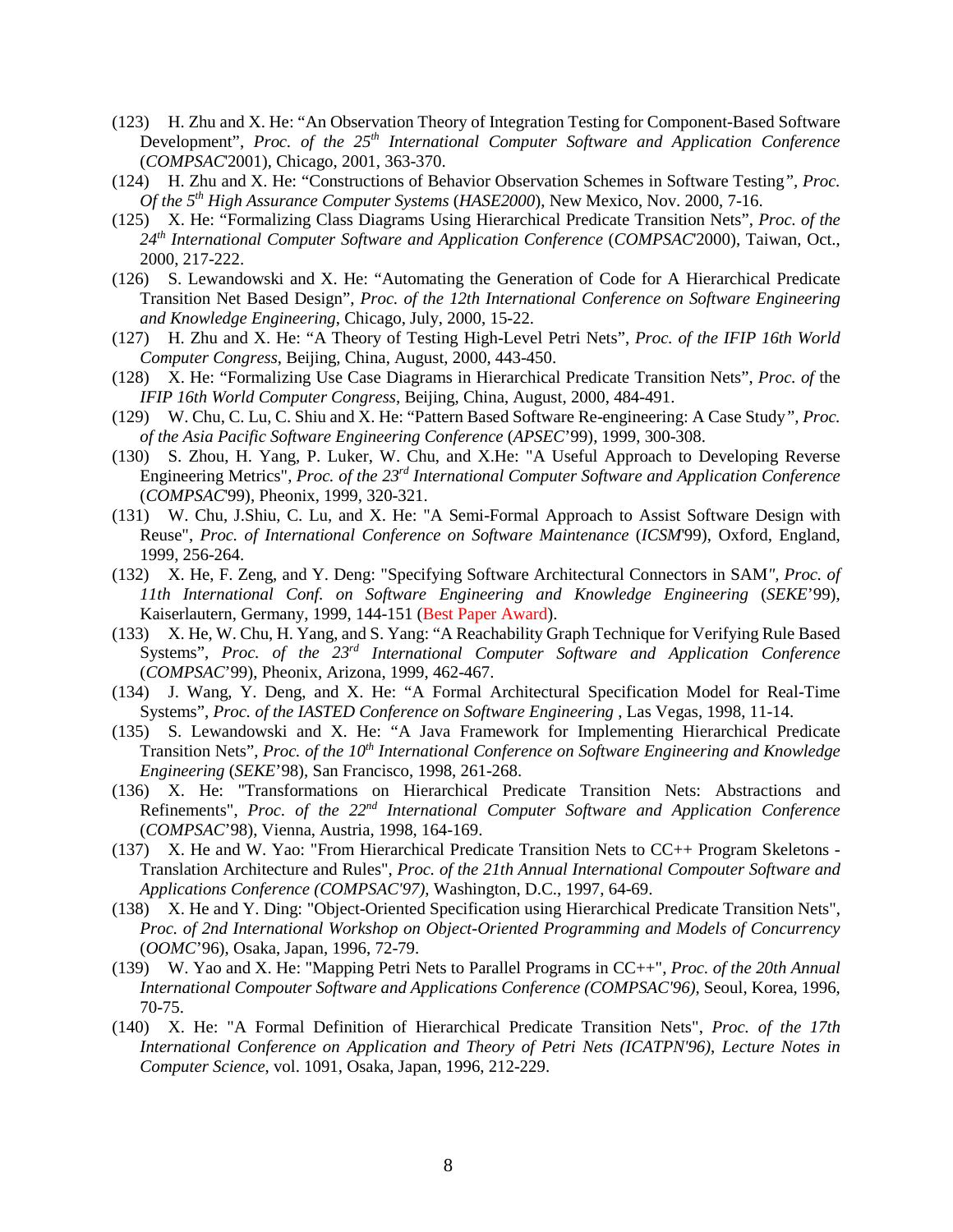- (141) X. He: "A Method for Analyzing Properties of Hierarchical Predicate Transition Nets", *Proc. of the 19th Annual International Computer Software and Applications Conference* (*COMPSAC*'95), Dallas, TX, August, 1995, 50-55.
- (142) X. He: "PZ Nets A Formal Method Integrating Petri Nest with Z", *Proc. of the 7th International Conference on Software Engineering and Knowledge Engineering* (*SEKE*'95), Rockvill, MD, June, 1995, 173-180.
- (143) C. Kan and X. He: "Algebraic Petri Nets and Their Applications", *Proc. of the ACM Annual Computing Science Conference (CSC'94)*, Phoenix, Arizona, March, 1994, 396-403.
- (144) X. He and Y. Ding: "A Temporal Logic Approach for Analyzing Safety Properties of Predicate Transition Nets", *Proc. of the 12th IFIP World Computer Congress (Information Processing'92),* Madrid, Spain, 1992, 127-133.
- (145) X. He and C.H. Yang: "Structured Analysis Using Hierarchical Predicate Transition Nets", *Proc. of the 16th Int'l Computer Software and Applications Conf. (COMPSAC'92)*, Chicago, 1992, 212-217.
- (146) X. He: "Specifying and Verifying Real-Time Systems Using Time Petri Nets and Real-Time Temporal Logic", *Proc. of the 6th Annual Conference on Computer Assurance (COMPASS'91)*, Gaithersburg, MD, June, 1991, 135-140.
- (147) X. He: "Temporal Predicate Transition Nets and Their Applications", *Proc. of the 14th Int'l Computer Software and Applications Conference (COMPSAC'90)*, Chicago, 1990, 261-266.
- (148) X. He and J.A.N. Lee: "A New Methodology for Writing Predicate Transition Petri Nets Specifications", *Proc. of the 1st Annual Symposium on Parallel and Distributed Processing*, Dallas, Texas, May , 1989, 26-27.
- (149) X. He and J.A.N. Lee: "Deriving Temporal Logic Specifications from Predicate Transition Petri Net Specifications", *Proc. of the 1st Int'l Conference on Software Engineering and Knowledge Engineering (SEKE90)*, Chicago, June, 1989, 116-121.
- (150) X. He, R. Iyengar and J. Roach: "A Systematic Study of Unification", *Proc. of the 3rd International Symposium on Knowledge Engineering*, Madrid, Spain, Oct. 1988, 27-36.
- (151) X. He and J.A.N. Lee: "A Strategy for Integrating Formalisms in Software Development", *Proc. of the 6th Annual CIPS Edmonton Computer Conference*, Edmonton, Canada, Nov. 1988, 33-42.
- (152) X. He, R. Russell and J.W. Dickey: "Workload Analysis Expert System and Optimizer", *Proc. of the 7th International Conference on Cybernetics and Systems*, London, Sept. 1987, 68-73.

#### **FUNDED RESEARCH**

- (1) X. He (PI): "A Runtime Checker with Evolutionary Algorithm Decision Making", Air Force Research Lab., \$349,757, 1/2015-12/2017.
- (2) X. He (co-PI): "Center for Innovative Information Systems Engineering", NSF, HRD-0833093, \$5,000,000, 8/2008 – 7/2015. **Component PI** with budget \$825,000, 8/2008-7/2015.
- (3) X. He (PI): "Petri Nets Controller for Robotic Grasping", NSF SBIR IIA, subcontract from Energid, Inc., \$70,000. 9/15/11 – 12/15/12.
- (4) X. He (co-PI): "Graduate Assistance in Computer Science at Florida International University", Department of Education, \$545,000, 9/1/09 – 8/30/2012.
- (5) X. He (PI): "An Integrated Software Tool for Modeling and Model-based Control of Semiconductor Manufacturing Equipment", *NSF SBIR IIA* subcontract from SC Solutions, Inc., \$105,000, 5/1/08 – 4/31/09.
- (6) X. He (PI): "Graduate Assistance in Computer Science at Florida International University", *Department of Education*, \$383,643, 9/1/07 – 8/30/2010.
- (7) X. He (PI): "Development of New Simulation Software for Advanced Energy Systems", *NSF, HRD-0317692* (Supplement), \$100,000, 8/1/06 – 7/31/07.
- (8) X. He (PI): "Distributed Flexible-Resource Scheduling in Production Systems", *NSF SBIR IIA* subcontract from LS Optimal, Inc., \$105,000, 8/1/06 – 7/31/07.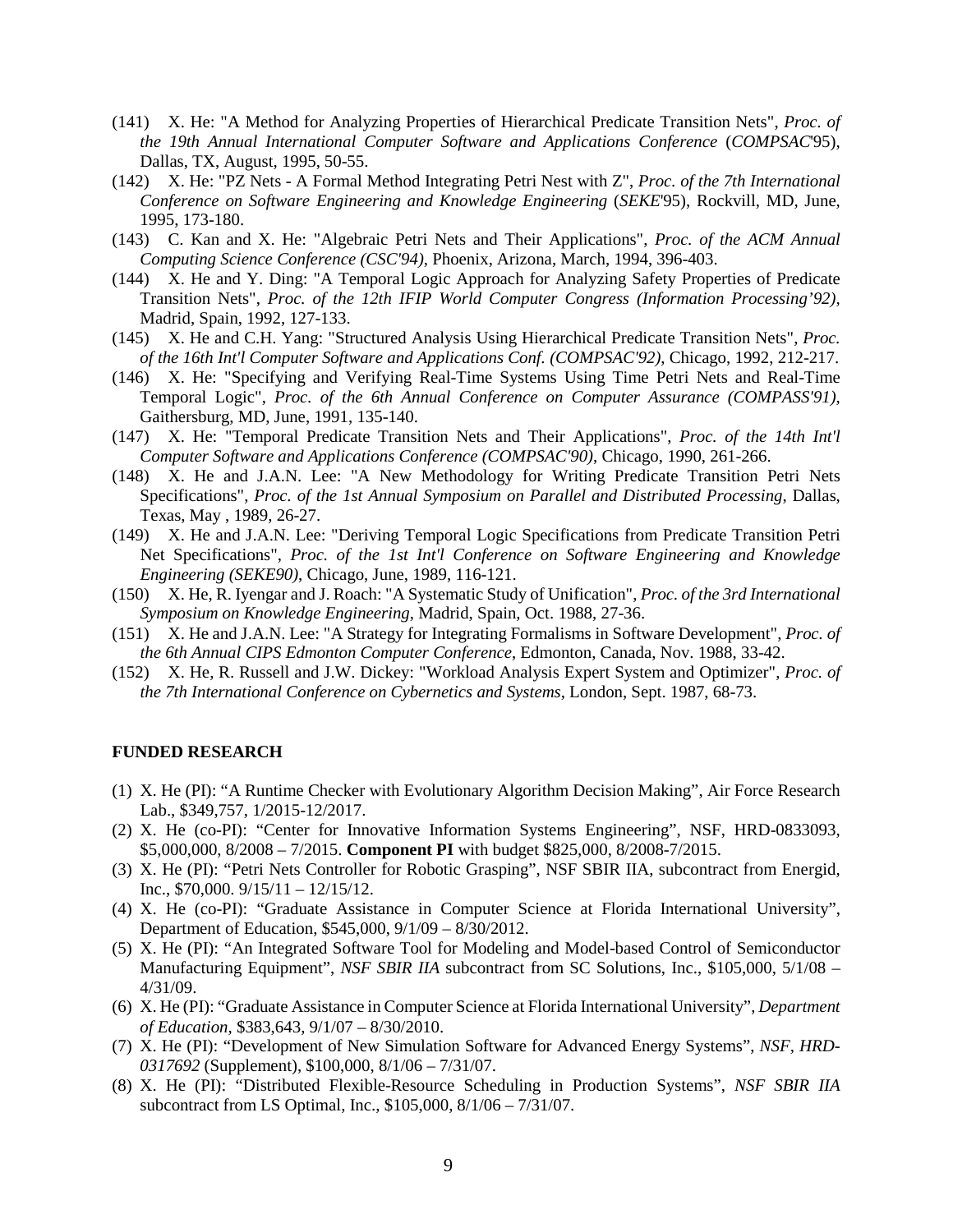- (9) X. He (co-PI): "Center of Emerging Technologies for Advanced Information Processing and High-Confidence Systems", *NSF*, *HRD*-0317692, \$4,500,000, 8/2003 – 7/2008. **Component PI** with budget \$900,000, 8/2003-7/2008.
- (10) X. He (PI): "Specification and Analysis of Software Architectures of High-Assurance Systems", *NASA*, NAG2-1440, *Faculty Award for Research*, \$287,338, 10/1/2000 – 9/30/2003.
- (11) X. He (co-PI): "CREST: Florida A&M University/Florida International University Center for Distributed Computing: Theory, Development and Application", *NSF*, *HRD*-9707076, \$5,000,000 (9/1/97 – 8/31/02). **Component PI** with budget \$400,000, 9/1/00 – 8/31/03.
- (12) X. He (PI): "A Theory and Methodology for Testing Concurrent Software Systems", *NSF*, \$29,013, 5/1/98 – 4/31/2001.
- (13) X. He (PI): "Deriving Formal Specifications from Informal Object-Oriented Specifications", *DoD*, *ONR*, \$323,619, 5/15/98 – 5/15/2001.
- (14) X. He (PI): "Deriving Formal Specifications from Object-Oriented Analysis", *NSF*, *EPSCoR* (Experimental Programs for Stimulating Competitive Research), \$10,000, 7/1/97 – 6/30/98.
- (15) X. He (PI): "Theory, Analysis and Application of Hierarchical Predicate Transition Nets", *NSF*, *Research Initiation Award*, \$85,878, 8/15/93 – 7/31/97.
- (16) X. He (PI): "Specifying and Verifying Concurrent and Distributed Systems Using Hierarchical Predicate Transition Nets", *NDSU*, *Seed Grant*, \$4,000, 5/1/95 – 4/31/96.
- (17) X. He (PI): "Specifying and Verifying Concurrent and Distributed Systems Using Hierarchical Predicate Transition Nets", *NSF*, *EPSCoR*, \$48,000, 10/15/92 – 6/30/95.
- (18) X. He (PI): "Integrating Predicate Transition Nets with the Algebraic Approach in the Formal Specification of Software Systems", *NSF*, *EPSCoR*, \$14,000, 10/15/90 – 10/15/91.

## **TEACHING**

#### **Courses Taught at FIU**

- (1) CEN4010 Software Engineering I (spring 2004, fall 2007, spring 2016)
- (2) CEN4021 Software Engineering II (spring 2013)
- (3) CEN5011 Advanced Software Engineering (fall 2000 & 2001, summer 2004, fall 2012, 2013, spring 2017)
- (4) CEN5064 Software Design (spring 2006)
- (5) CEN5087 Software and Data Modeling (fall 2013, 2016 2018 & spring 2014 2019)
- (6) CEN 6070 Software Verification (fall 2006 & 2008, spring 2010, 2012)
- (7) CEN6075 Software Specification (fall 2005-2007, spring 2011 & 2014)
- (8) CEN6612 Advanced Topics in Software Engineering (spring 2001 & 2003)
- (9) CEN6993 Software Verification (spring 2005)
- (10) COP6556 Semantics of Programming Languages (spring 2000, 2002, 2004, 2011)
- (11) COT4555 Principles of Programming Languages (fall 2011, spring 2012, summer 2014 2017)
- (12) COT6405 Analysis of Algorithms (spring 2000 & 2001, fall 2002 & 2003)
- (13) COT6421 Theory of Computation II (spring 2002 & 2003, fall 2010)
- (14) CIS5900 Independent Studies (taught over 20 independent studies since 2000).

#### **Courses Taught at North Dakota State Univ.**

- (1) CS222 Discrete Mathematics (fall, 1995)
- (2) CS213 System Analysis and Design (fall, 1989 91)
- (3) CS313 System Testing and Maintenance (winter, 1990 92)
- (4) CS316 System Testing and Maintenance (spring, 1993-98)
- (5) CS413 Information Systems Design (spring, 1990 92)
- (6) CS508 Math. Foundations of Prog. Methodology (fall, 1990)
- (7) CS526 Automated Theorem Proving (spring, 1990)
- (8) CS583 Formal Methods in Software Eng. (winter, 1991)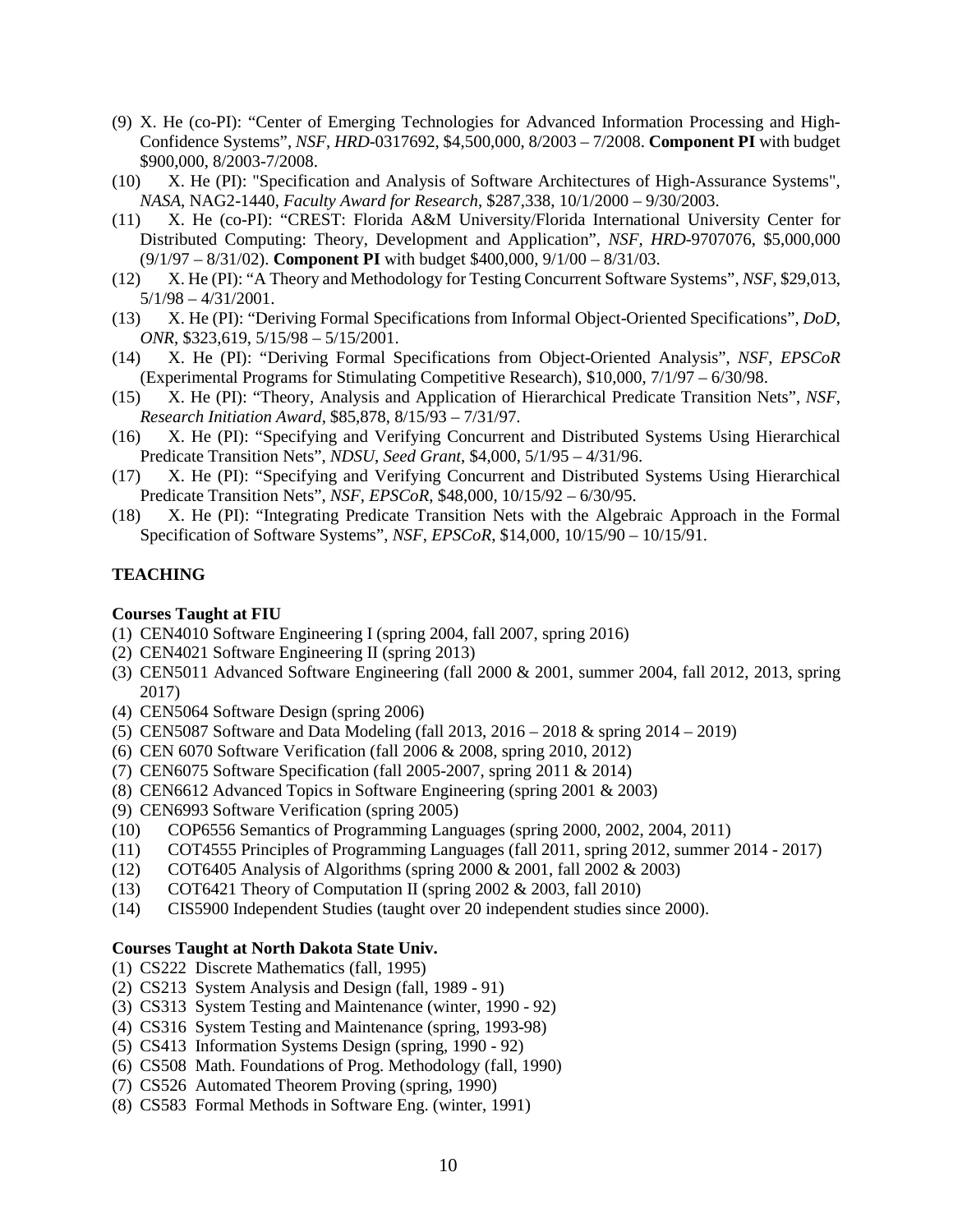- (9) CS713 Software Engineering I (fall, 1992-97, 99)
- (10) CS714 Software Engineering II (spring, 1993 & 95 & 97-98)
- (11) CS783 Software Design Patterns & Architectures (spring, 1996)
- (12) CS789 Automated Theorem Proving (spring, 1994)

#### **GRADUATE STUDENT ADVISING**

I am the sole major advisor or co-advisor identified by \*, of the following students. I have also served on about 100 M.S. and Ph.D. theses committees.

| Graduates at FIU               |                                |                                 |  |
|--------------------------------|--------------------------------|---------------------------------|--|
| <b>Z. Sun</b> (Ph.D.) $12/18$  | <b>S. Liu</b> (Ph.D.) 7/14     | <b>R.</b> Zeng (Ph.D.) $7/13$   |  |
| <b>L. Chang</b> (Ph.D.) $4/11$ | <b>G. Argote</b> (Ph.D.), 4/09 | * <b>W. Sun</b> (Ph.D.), $4/08$ |  |
| <b>Y. Fu</b> (Ph.D.), 4/07     | $Z.$ Dong (Ph.D.), $7/06$      | <b>T. Shi</b> (Ph.D.), 4/06     |  |
| $*$ S. Gao (Ph.D.), 12/05      | <b>L. Mo</b> (Ph.D.), $11/04$  | <b>J. Ding</b> (Ph.D.), $4/04$  |  |
| S. Miner (M.S.), 9/04          | A. Awadallah (M.S.), 4/04      | S. Gururaj (M.S.), 11/03        |  |
| V. Masuram (M.S.), 6/03        | X. Li (M.S.), 11/02            | N. Gupta (M.S.), 11/01          |  |
| T. Millege (M.S.), 11/01       | W. Caldwell (M.S.), 11/01      | R. Fernandez (M.S.), 11/01      |  |
| $*J.$ Ding (M.S.), $7/00$      | * Y. Zhu (M.S.), 7/00          |                                 |  |
| Graduates at NDSU              |                                |                                 |  |
| <b>H. Reza</b> (Ph.D.), $4/02$ | <b>W. Yao</b> (Ph.D.), 4/96    | $C.Y.$ Kan (Ph.D.), $4/94$      |  |
| S. Ahmed (M.S.), 7/00          | B. Marthi (M.S.), 12/99        | W. Wang (M.S.), 12/99           |  |
| U. Kelda (M.S.), 12/99         | Y. Hou (M.S.), 12/99           | M. Qin (M.S.), 11/99            |  |
| Y. He (M.S.), 7/98             | T. Al-Rushaid (M.S.), 4/98     | S. Zhou (M.S.), 4/98            |  |
| S. Cong (M.S.), 3/98           | M. Chowdhury $(M.S.), 8/97$    | Q. Chen (M.S.), 5/97            |  |
| X. Zhou (M.S.), 4/97           | D. Ingala (M.S.), 4/97         | X. Ma (M.S.), 8/96              |  |
| H. Winands (M.S.), 5/96        | X. Tong (M.S.), 5/96           | S. Bhaskara (M.S.), 12/95       |  |
| Q. Wang (M.S.), 12/95          | T.B. Mohan (M.S.), 11/95       | S. Jayaraman (M.S.), 4/95       |  |
| S. Barua (M.S.), 12/94         | S. Rizwan (M.S.), 12/94        | S. Shie (M.S.), 6/94            |  |
| V. Krishnan (M.S.), 12/93      |                                |                                 |  |

Current Graduate Students at FIU: 1 Ph.D. (passed Ph.D. proposal defense)

## **PROFESSIONAL HONORS & AWARDS**

- Annual Faculty Service Excellence Award, School of Computing and Information Sciences, FIU, 2013.
- Annual Faculty Research Excellence Award, School of Computing and Information Sciences, FIU, 2009.
- Excellence in Faculty Scholarship, FIU, 2008.
- Executive Dean's Award in Service, College of Engineering and Computing, 2006.
- Ranked among the top 15 scholars in Systems and Software Engineering worldwide during 1999 2003 by *Journal of Systems and Software*, vol.76, no.1, 2005, 91-97.
- FIU Faculty Award for Excellence in Research, 2005.
- Annual Faculty Service Excellence Award, School of Computing and Information Sciences, FIU, 2005.
- Annual Faculty Teaching Excellence Award, School of Computer Science, FIU, 2003.
- Best Paper Award, The  $28<sup>th</sup>$  International Conference on Software Engineering & Knowledge Engineering, 2017.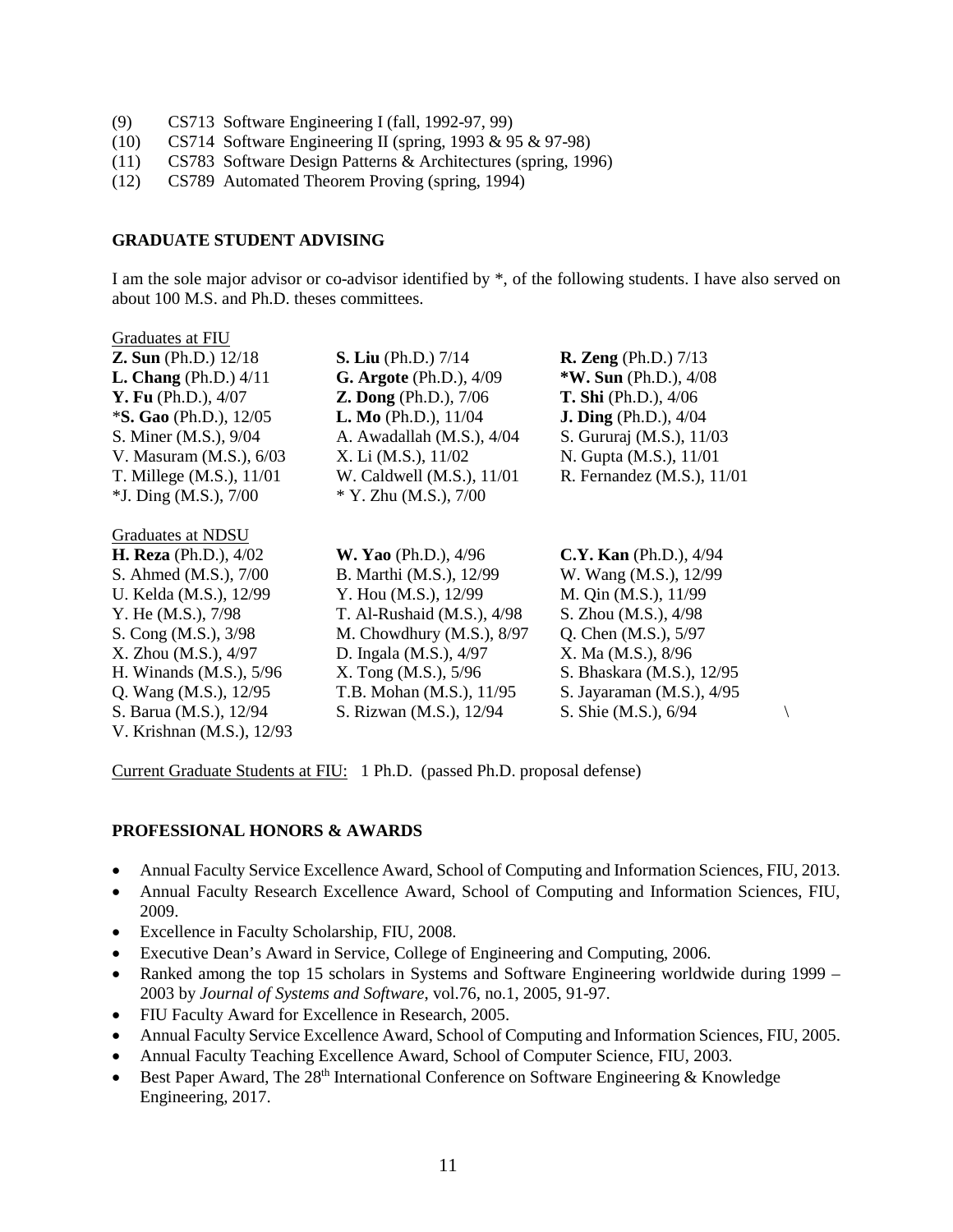- •
- Best Paper Award, The  $11<sup>th</sup>$  International Conference on Software Engineering & Knowledge Engineering, 1999.
- Who's Who in Information Technology, 1997.
- Who's Who in Science and Engineering, 1995.
- Research Initiation Award, NSF, 1993.
- Who's Who Among Young American Profesionals, 1992
- Annual Graduate Student Research Excellence Award, Virginia Tech, 1989
- Epsilon Pi Upsilon, Virginia Tech, 1986.
- European and American Student Association Fellowship, Ministry of Education, China, 1985 1986.

# **PROFESSIONAL ACTIVITIES**

# **Editorial Board**

- *Transactions on Application and Theory of Petri Nets and Other Concurrency Models*, Springer Verlag.
- *Software Engineering Journal,* International Scholar Research Network.
- *Advances in Software Engineering,* Hindawi Publishing Co.
- *Universal Journal of Software Engineering,* Hindawi Publishing Co.

# **Program Committees**

- Served on program committees of 8 International Conferences, Symposia, and Workshops in 2019.
- Served on program committees of 7 International Conferences, Symposia, and Workshops in 2018.
- Served on program committees of 5 International Conferences, Symposia, and Workshops in 2017.
- Served on program committees of 5 International Conferences, Symposia, and Workshops in 2016.
- Served on program committees of 5 International Conferences, Symposia, and Workshops in 2015.
- Served on program committees of 4 International Conferences, Symposia, and Workshops in 2014.
- Served on program committees of 6 International Conferences, Symposia, and Workshops in 2013.
- Served on program committees of 8 International Conferences, Symposia, and Workshops in 2012.
- Served on program committees of 8 International Conferences, Symposia, and Workshops in 2011.
- Served on program committees of 10 International Conferences, Symposia, and Workshops in 2010.
- Served on program committees of 10 International Conferences, Symposia, and Workshops in 2009.
- Served on program committees of 10 International Conferences, Symposia, and Workshops in 2008.
- Served on program committees of 12 International Conferences, Symposia, and Workshops in 2007.
- Organizing Chair, 26<sup>th</sup> International Conference of Applications and Theory of Petri Nets (ICATPN), Miami, June, 2005.
- $27<sup>th</sup>$  International Conference of Applications and Theory of Petri Nets (ICATPN), 2006.
- 16<sup>th</sup> and 17<sup>th</sup> International Conference on Software Engineering and Knowledge Engineering (SEKE), 2005 & 2006.
- ACM / IEEE 8th International Conference on Model Driven Engineering Languages and Systems Symposium on Education, Jamaica, Oct. 2005,
- International Workshop on Agent-Oriented Software Development Methodologies (AOSDM), 2005 & 2006
- International Workshop on Integration of Software Engineering and Agent Technology (ISEAT), 2006.
- International Conference on Software Engineering Research and Practice (SERP), 2005 & 2006.
- 5th & 6<sup>th</sup> International Conference on Quality Software (OSIC), 2005 & 2006.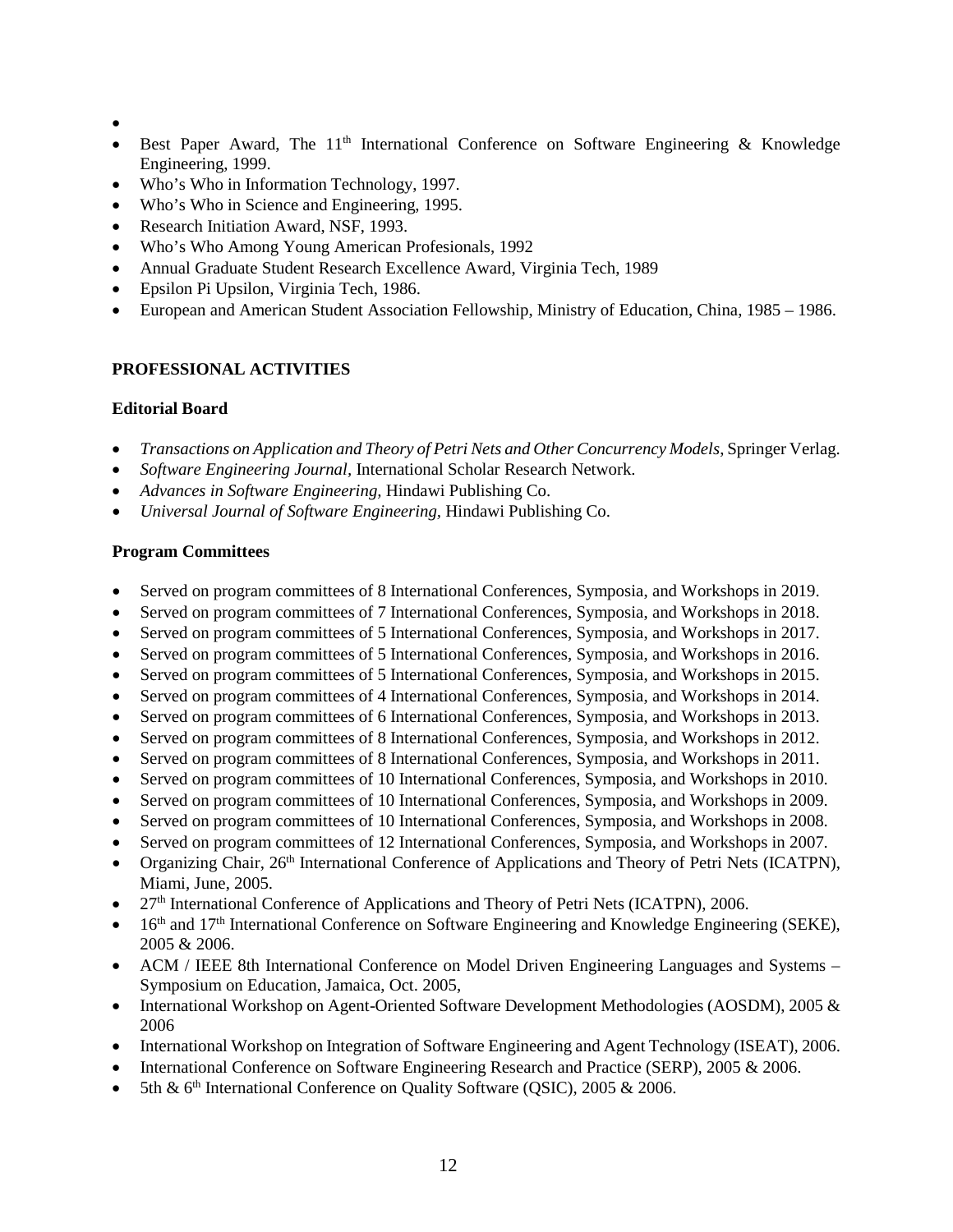- 3rd & 4<sup>th</sup> Workshop on Modeling, Verification, Validation, and Simulation of Enterprise Information Systems, 2005 & 2006.
- $\bullet$  1<sup>st</sup> 3<sup>rd</sup> International Workshop on Quality Assurance and Testing of Web-based Applications, 2004 -2006
- 25<sup>th</sup> International Conference of Applications and Theory of Petri Nets (ICATPN), 2004
- 15<sup>th</sup> IEEE International Conferences on Tools with Artificial Intelligence, 2003.
- IEEE International Conference on Information Reuse and Integration (IRI), 2003 2006
- 1<sup>st</sup> IEEE Multimedia Software Engineering Conference (MSE), 2002
- 16<sup>th</sup> IFIP World Computer Congress (WCC), 2000
- $20^{th}$ ,  $21^{st}$ ,  $22^{nd}$ ,  $23^{rd}$ ,  $24^{th}$ ,  $25^{th}$  Int'l Computer Software and Applications Conf. (COMPSAC), 1996 2001.
- $3<sup>rd</sup>$ ,  $5<sup>th</sup>$  IEEE High-Assurance Systems Eng. Symp. (HASE), 1998 & 2000.
- Vice Program Chair, 21<sup>st</sup> Int'l Computer Software and Applications Conf. (COMPSAC'97), 1997.

## **Currricula Committee**

• Member of the Discrete Structure Group of the Joint IEEE Computer Society/ACM Task Force on the "Year 2001 Model Curricula for Computing" (CC-2001), 1998 – 2001.

## **Reviewer**

- National Science Foundation Software Engineering Division Research Proposals
- ACM Transactions on Software Engineering and Methodology
- Formal Aspects of Computing
- IEEE Transactions on Software Engineering
- IEEE Transactions on Data and Knowledge Engineering
- IEEE Transactions on Parallel and Distributed Systems
- IEEE Transactions on Systems, Man, and Cybernetics
- **IEEE Transactions on Robotics and Automation**
- International Journal of Foundations of Computer Science
- Information and Software Technology
- Journal of Systems & Software
- Annals of Software Engineering
- The Computer Journal
- International Journal of Software Engineering and Knowledge Engineering
- IEEE Computer
- IEEE Software
- Many international conferences

## **Membership**

- ACM Senior member
- **IEEE Computer Society Senior member**

## **UNIVERSITY SERVICE**

## **FIU**

- Graduate Committee Chair, School of Computing and Information Sciences,  $8/2009 8/2019$ .
- Faculty Search Committee Chair, 2018.
- Human Resource Committee Chair,  $8/2015 5/2016$ .
- Human Resource Committee Member, 2010 2013, 2016, 2017, 2018, 2019.